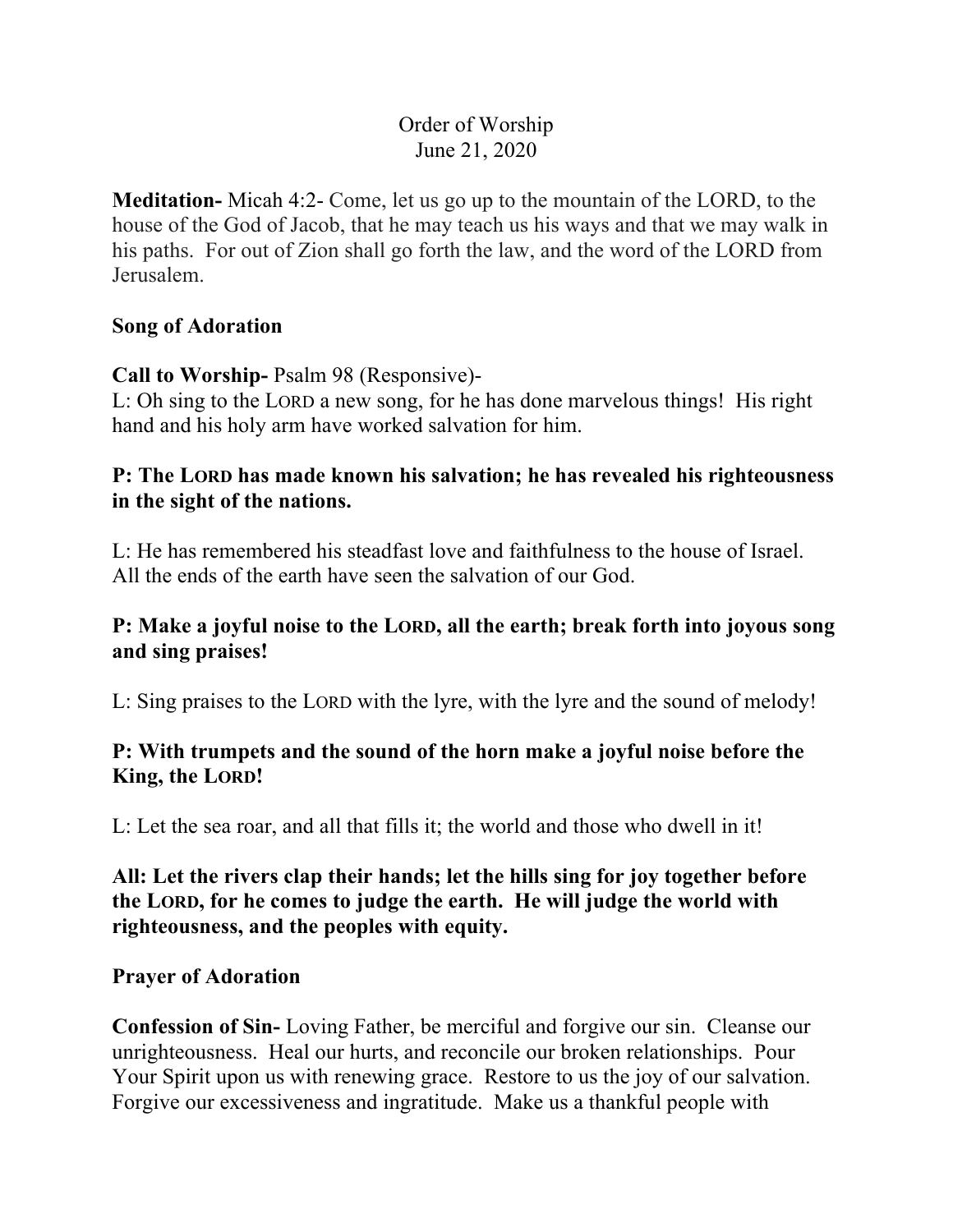charitable hearts who drink from the well of Your grace, that this broken world will taste of the living water of the Gospel. We ask this through Jesus Christ our Lord. Amen. (adapted from Rev. Mike Khandjian)

**Assurance of Pardon-** May the God of all healing and forgiveness draw you to Himself and cleanse you from all your sins, that you may behold the glory of His Son, the Word made flesh, Jesus Christ our Lord. Amen. (from *Common Worship: Times and Seasons*)

## **Songs of Worship**

## **Offering and Doxology**

**New Testament Reading-** Hebrews 8:10-13- For this is the covenant that I will make with the house of Israel after those days, declares the Lord: I will put my laws into their minds, and write them on their hearts, and I will be their God, and they shall be my people. And they shall not teach, each one his neighbor and each one his brother, saying, "Know the Lord," for they shall all know me, from the least of them to the greatest. For I will be merciful toward their iniquities, and I will remember their sins no more.

## **Mothers and Fathers' Day**

### **Announcements**

### **Song of Preparation**

**Sermon-** "The House of God"

### **Sermon Text-** Genesis 28:10-22-

Jacob left Beersheba and went toward Haran. And he came to a certain place and stayed there that night, because the sun had set. Taking one of the stones of the place, he put it under his head and lay down in that place to sleep. And he dreamed, and behold, there was a ladder<sup>[a]</sup> set up on the earth, and the top of it reached to heaven. And behold, the angels of God were ascending and descending on it! And behold, the LORD stood above it and said, "I am the LORD, the God of Abraham your father and the God of Isaac. The land on which you lie I will give to you and to your offspring. Your offspring shall be like the dust of the earth, and you shall spread abroad to the west and to the east and to the north and to the